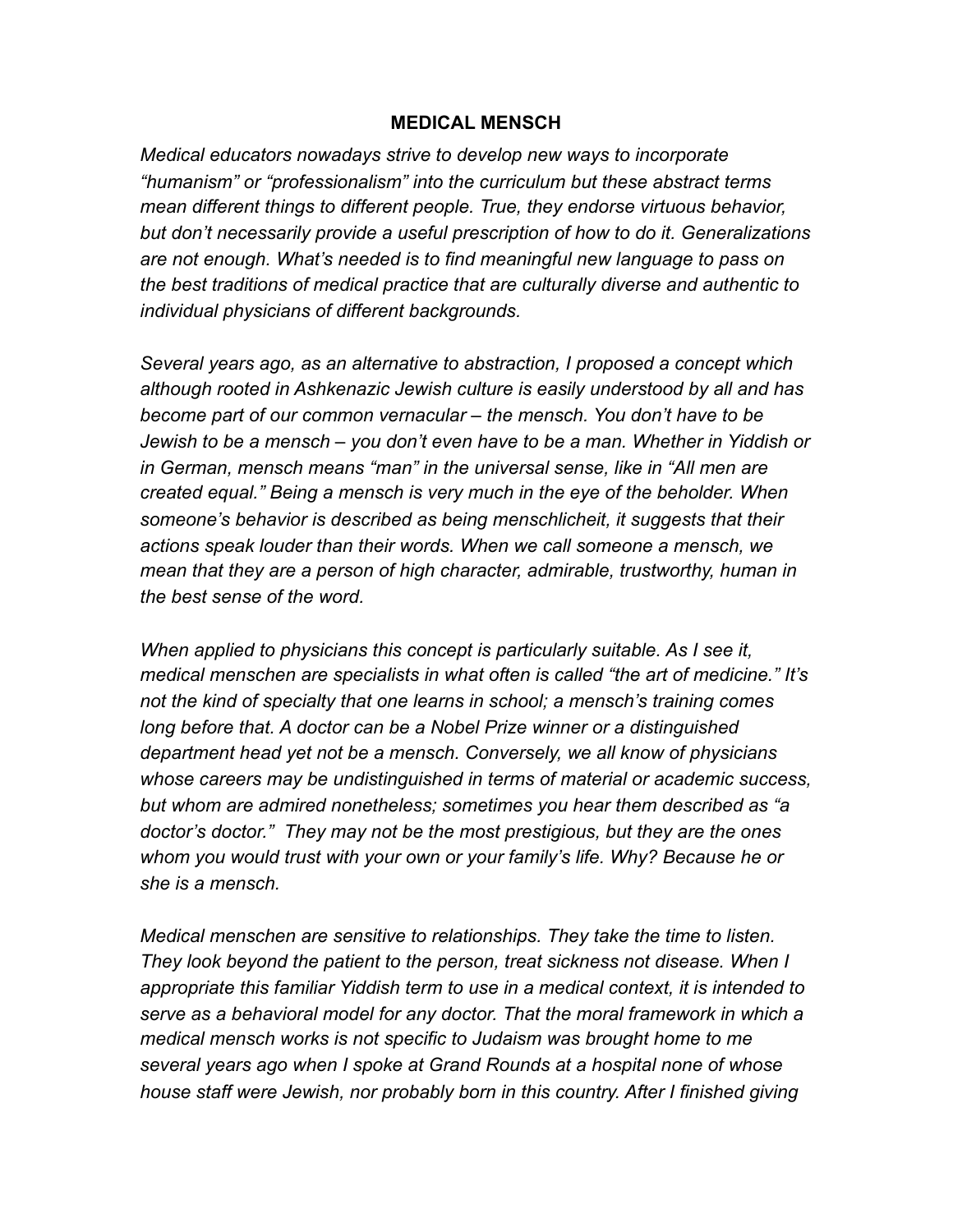*my pitch about medical menschen, several of the young doctors came up and enthusiastically endorsed the concept as an appropriate role model for themselves. What follows here (written in 2013) describes an individual who to my mind is a perfect example of what I mean - "DR. RICK" HODES.*

The biographical facts are conventional enough: Richard M. Hodes grew up in Syosset L.I., majored in geography at Middlebury, graduated from the University of Rochester School of Medicine in 1982 followed by internal medicine residency at Johns Hopkins. Other than that, the narrative is extraordinary.

Now 60 years old, Dr. Hodes has served since 1990 as medical director of the American Jewish Joint Distribution Committee's operation in Ethiopia, one of the world's poorest countries where there's about one doctor per 30,000 people and about 40% of the population live on less than \$1.25 a day. His primary responsibility has been the medical welfare of the Falash Mura, those Ethiopians who claimed to be descendants of the Ten Lost Tribes. By now more than 70,000 have immigrated to Israel and Dr. Hodes likes to say that about one percent of Israel's current population once were his patients; he's known to them all as "Doctor Rick."

Several days each week Rick Hodes volunteers at Mother Teresa's Mission for Sick and Dying Destitutes in Addis Ababa. When he makes hospital rounds, people crowd around asking for help; children jump on his shoulders, laughing and calling "Musa," their pet name for him. He jokes with the kids and has a kind word and a smile for everyone. During times of crisis and genocide he has led JDC medical teams to care for refugees in Rwanda, Congo, Sudan, Zaire, Tanzania and Albania. Once when Hodes told a Rwandan that he was "yehudi" (Jewish) and was sent to Africa by American Jews, the man was incredulous, bent over and kissed him. As Rick explained, "There are no Rwandan Jews. I'm trying to show that we really do care about what's going on in parts of the world where there are no Jews whatsoever."

From an early age Rick Hodes was interested in distant places and after college he took off for awhile to travel-- his grandmother called him a "vagrant" – before deciding on a medical career. While in Rochester he became interested in international medicine and spent some time studying tropical medicine in Bangladesh and India -- where he once briefly saw Mother Theresa in Calcutta. After completing medical school he visited Ethiopia for the first time to visit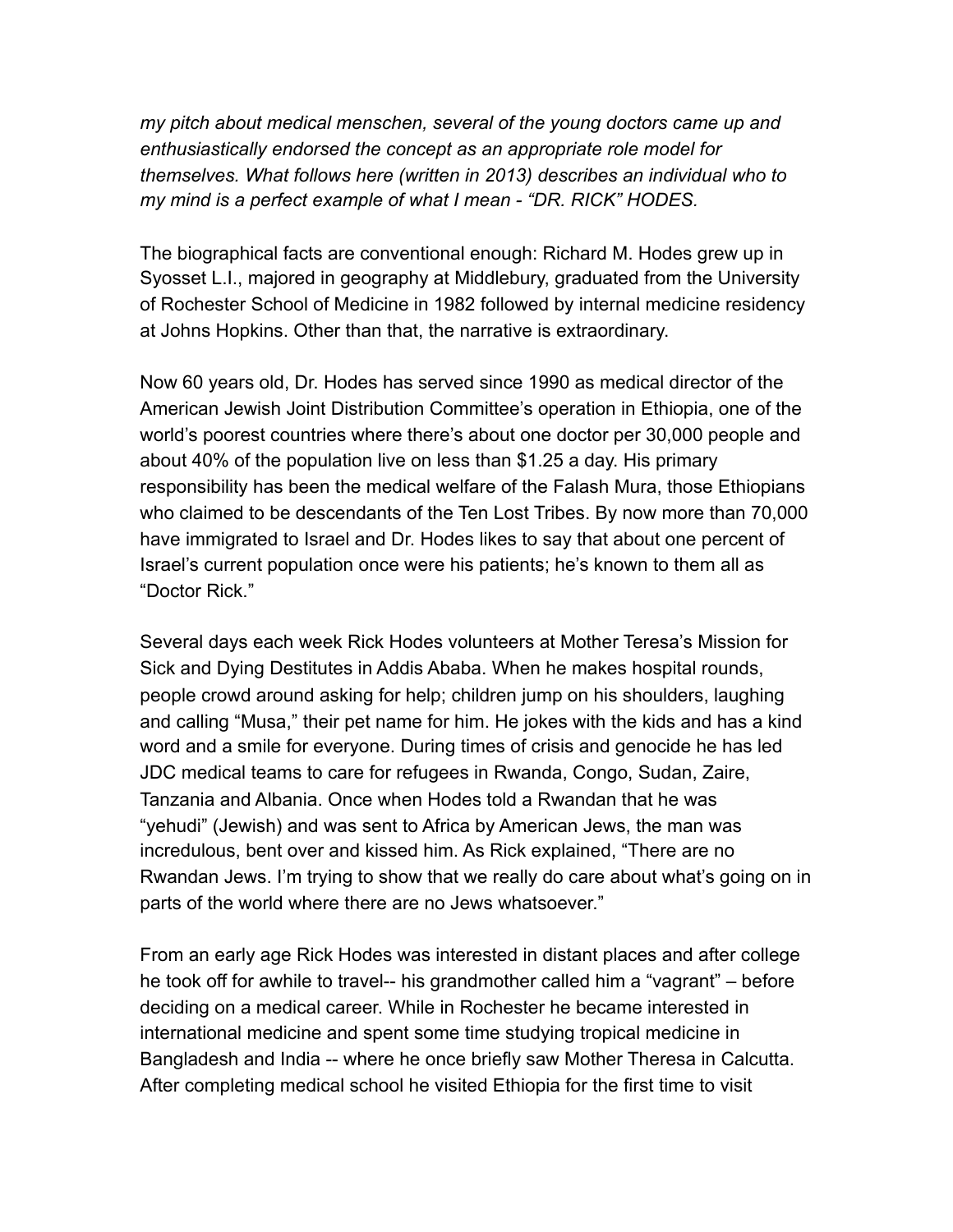friends he'd made in India. Then after residency he returned to teach medicine at Addis Ababa University funded by a Fulbright Fellowship and McGill University. During this time he learned Amharic which is one of some eighty indigenous languages or dialects in Ethiopia. He returned to Maryland for a year of practice and then moved to Israel to study Hebrew at a yeshiva.

But after reading in a newspaper about the problems of Ethiopian Jews, Rick volunteered his services to the JDC. He told them, "I'm an Orthodox Jew. I speak Amharic and I just spent two and a half years in Addis. Can you use me?" They certainly could – hiring him initially for six weeks to help deliver medical care for more than 20,000 Falash Mura Jews who were migrating en masse to Israel, but being delayed as political pawns. The month before the JDC clinic opened 39 refugees died; before long the monthly mortality was down to three, mostly as a result of successfully treating TB. After the six weeks was up, he stayed on, by now, for more than twenty-three years.

The Falash tradition holds that they are descended from a tribe of Jews who were exiled from their Holy Land in the time of King Solomon and by the late 20<sup>th</sup> century there were some 200,000 of these primitive people who retained vestiges of ancient Jewish practice. Although officially accepted by the Israeli government in 1975, they were required to undergo *pro forma* orthodox conversion to remove any doubt as to their Jewish origins. When they first met Dr. Hodes many had never seen a white man before; some had walked for two weeks to reach the nearest main road.

In May 1991 at the time of civil war and famine, in a dramatic rescue airlift known as Operation Solomon, El Al flew more than 14,000 refugees to Israel in just over 36 hours in 34 cargo planes. The seats were removed to make more space and on one 747, whose usual capacity was 760, 1,122 emaciated adults and children squeezed in – as they sat on the floor some tried to light fires in order to cook; most had never seen a flush toilet. On the day that permission finally was granted for them to leave, Rick looked up and saw two long rows of white clouds with bright blue sky between. Recalling the parting of the Red Sea, he mused that whereas the Jews of ancient Egypt had departed through the sea, this exodus would be through the sky!

As a matter of course, Rick Hodes treats the maladies of the Third World: tuberculosis, malaria, cholera, malnutrition as well as more familiar cases of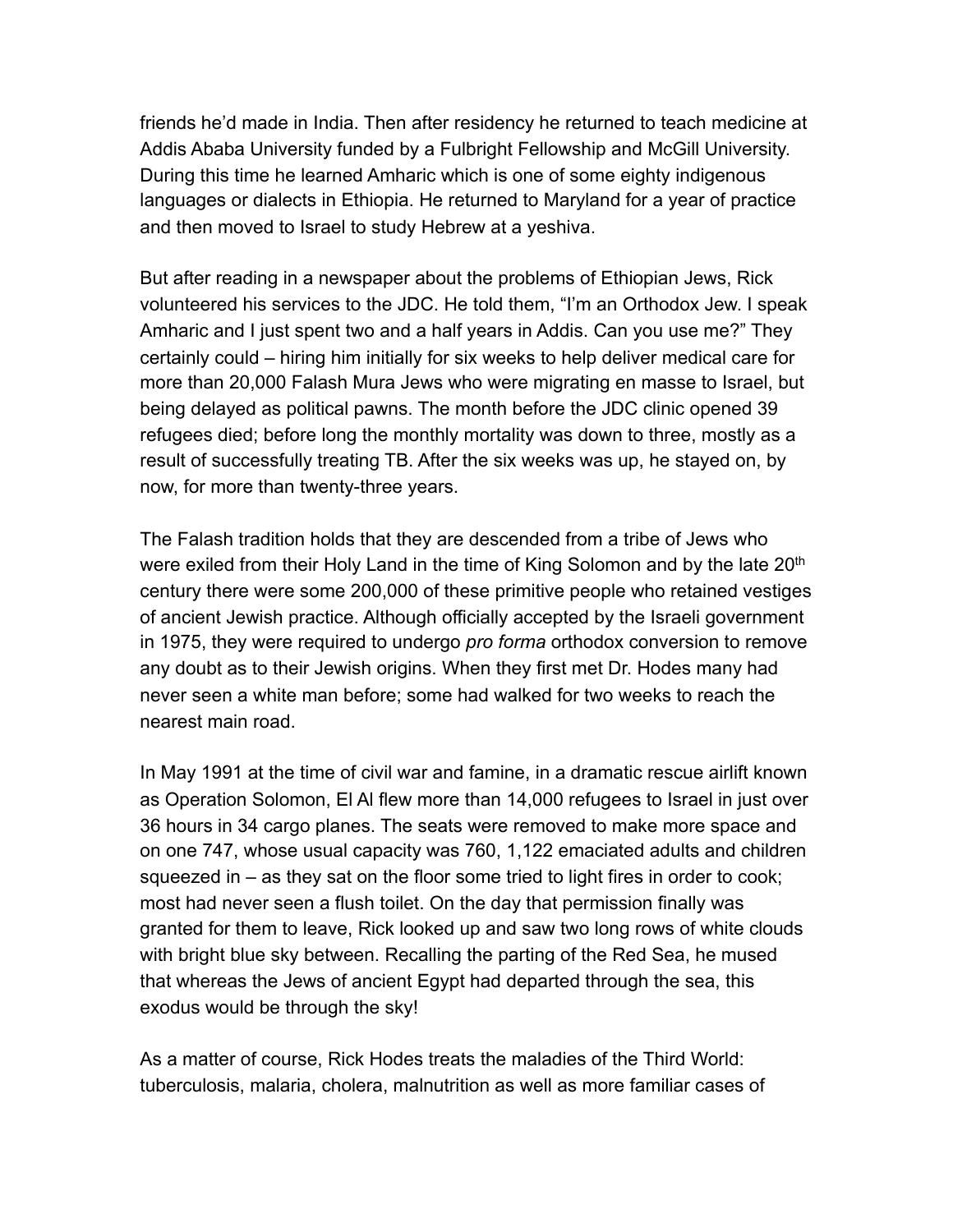heart disease, hepatitis and cancer. In 1988 he co-authored a paper on Health and Medical Care in Ethiopia in the *New England Journal of Medicine* (Oct. 6, 1988.) His approach is a hybrid of basic and sophisticated medical science – vaccinations, preventive medicine, IV chemotherapy administered on his back porch. He does web-based literature searches and corresponds with a worldwide network of specialists who provide free advice and sometimes accept his patients for complex surgery in places like Atlanta, Dallas, New York, Minnesota, Israel, India, Germany -- free of charge or at a fraction of the usual cost.

In 2006 JDC launched a spine program which became a magnet for patients from all over Ethiopia with incredible curvatures – most of them due to tuberculosis. By now he's seen more than 1,100 of "the most deformed kids on the planet." Over 200 of the worst cases have been sent to Ghana where surgery is performed by a visiting New York spine surgeon, Dr. Boachie, whom Rick describes as "the best in the world." Some who were paralyzed, now walk. On a recent return trip from New York, Rick stopped off in Ghana to check on 35 of his patients awaiting or recovering from surgery. Before and after photographs are stunning.

In a letter to a colleague written in 2006, Rick summed up several things which he'd learned from working in Africa:

*Treat empirically but smartly. Learn to fly on your own. Be able to read the literature and find out how things are being treated in good hospitals, and then think about what might be done where you are.* 

*Be open to learning new diseases. Before coming here, I had treated a handful of TB cases, had rarely seen rheumatic heart disease or appreciated intestinal parasites. Now these are common. I've treated over 2,000 TB cases, hundreds of rheumatic hearts and deal with parasites every day.* 

*Learn the culture, the beliefs, the traditions. People see the world differently. In highland Ethiopia, blowing winds are felt to be potentially fatal. A uvula is an invitation to an early death and many babies undergo uvulectomy. A woman with a clitoris risks becoming hyperactive and hypersexual and the female circumcision rate is 80%. Stomach discomfort is expressed as, "My heart."*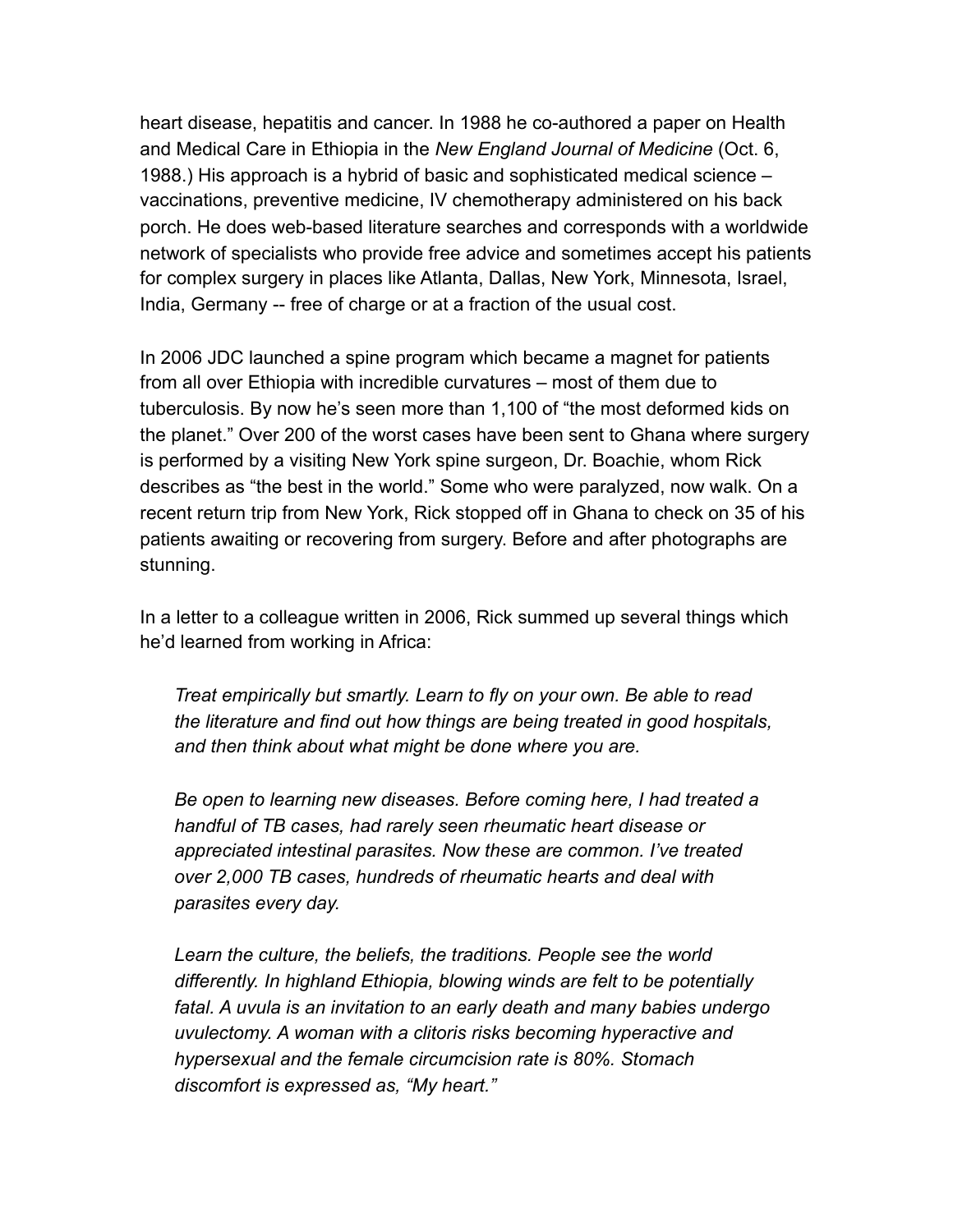Rick Hodes lives in a modest three-bedroom cottage which lacks gas -- electricity or running water are unreliable. He remains single – despite his sons' solicitations on his behalf – few women would take on such a life. By now his extended "family" – has grown to 19 boys and girls, distributed in four houses. Most are orthodox Christians, a few Muslim, one Jewish. In 1999 he adopted two orphan boys with tuberculosis of the spine who needed surgery. He realized that if he adopted them he could put them on his health insurance; so he did and later this was followed by three more adoptions, the maximum allowed. "At first I didn't feel like a father. I just felt like they were living in my house but we really have come together like a family with all the happiness and stresses of family life."

In the early days, when Rick visited the United States he was relatively obscure, but no more. His work has been described in a documentary film, a book, numerous newspaper articles and now when he comes he collects honorary degrees (Middlebury, Brandeis, the Jewish Theological Seminary of America) and awards (American College of Physicians, CNN.) When he speaks at medical schools and universities or to small groups, his message is usually the same – he describes a few of his patients and shows their pictures on his laptop. The pictures are amazing: tumors the size of melons, disfigured faces, backs twisted like pretzels. But before displaying the MRIs and X-rays, he always shows their smiling faces. After seeing that, many listeners ask how they can help? A few generous people even have followed his example of taking in the orphans -- and once their doors open, they remain so.

Celebrity hasn't gone to Rick's head. When visiting New York he usually stays at the YMCA. Once I accompanied him up Broadway on a quest for a shoe store he frequents – they expected him and had saved up returns and odd sizes. He has a list of sizes that he needs for his boarders– the style doesn't matter -- that day 19 were needed, including a few singles for his amputees. In addition to honorary degrees and sneakers, Rick collects money to purchase basic equipment or to pay for tests or treatments.

Sometimes he requests samples of the antibiotic azithromycin (Zithromax.) Rick once read that a single high dose was 85% effective for curing trachoma – the leading cause of blindness in Ethiopia if untreated which effects more than half the adults. But the magic bullet is expensive, 4 tablets cost about \$25; over a quarter of the annual income of the average Ethiopian. So Rick asks friends and drug companies for samples and stuffs them into his car's glove compartment or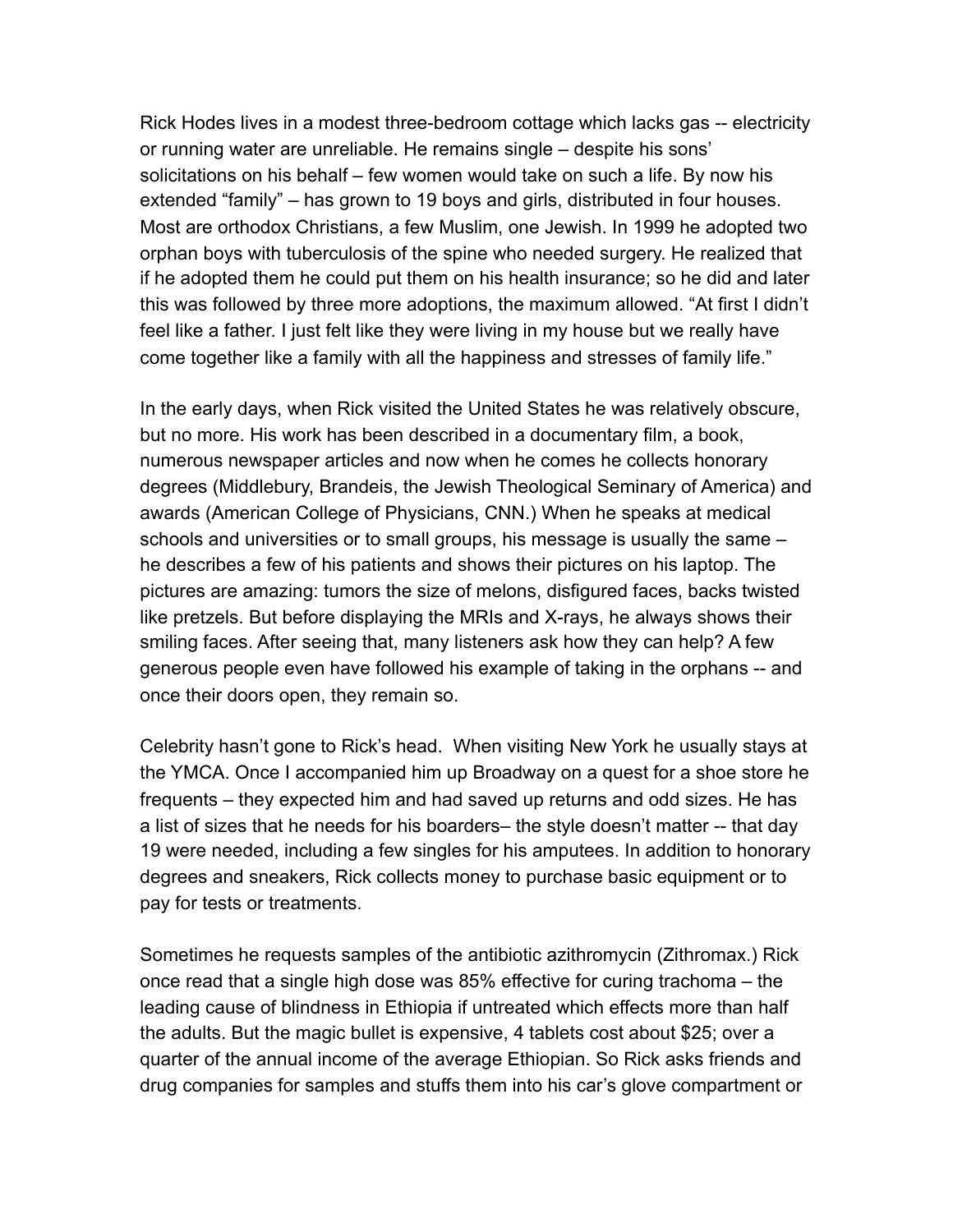his backpack. Once in Lalibella, some 200 miles north of Addis, he set up his "clinic" on a side road and invited peasants over for a look. When he everted their upper eyelids with his car key, about four of five had the tell-tale signs of trachoma. Out came the pills and a water bottle with orders to swallow. Like a Dr. Johnny Appleseed, Rick Hodes travels around distributing Zithro to prevent blindness, one red eye at a time.

Rick Hodes never wanted to have a "normal" suburban practice: "This is just something I wanted to do…I always wanted to be a doctor in some strange place. As a doctor it's rewarding to go home at night knowing that five or ten people are alive because of what you did that day. You don't get that feeling treating sinus infections in Rosyln." His patients inspire him – they teach him about compassion and courage and resilience. When there's nothing to be done for incurable patients, Rick resorts to the comforting medical tradition of laying on of hands and paying meticulous attention to the etiquette of visitation; sensitive about what to say or not to say:

*What is essential in visiting the sick is to pay attention to the needs of the invalid, to see what must be done for his benefit, and to give him the pleasure of one's company. Also to consider his condition and pray for mercy on his behalf…[As the Talmud instructs] if one visits the sick but fails to pray for mercy, he does not fulfill his religious duty.* 

Rick believes that his work in Ethiopia has made him a kinder person: "You're touching so many suffering people…I ask myself how am I responding to this human being; is there anything else I should say; what should I do to make him smile or somehow improve his life? It puts life in perspective." Although he rejects facile comparisons of him to Albert Schweitzer or Mother Theresa, role models are on his mind. Sometimes he recalls St. Francis of Assisi, "Start by doing what's necessary, then do what's possible, and suddenly, you are doing the impossible." Or Mother Teresa, "I alone cannot change the world. But I can cast a stone across the waters, to create many ripples." Or the wisdom of the Talmud, "Saving one life is like saving the entire world." He protests that he's no saint, that his life style is plush compared to his patients'.

Recently Rick was asked to see an eight year old boy with horrible head wounds from a hyena attack five months before. The boy's father had risked his life to save him; the boy appeared dead but after many weeks in coma, and with both